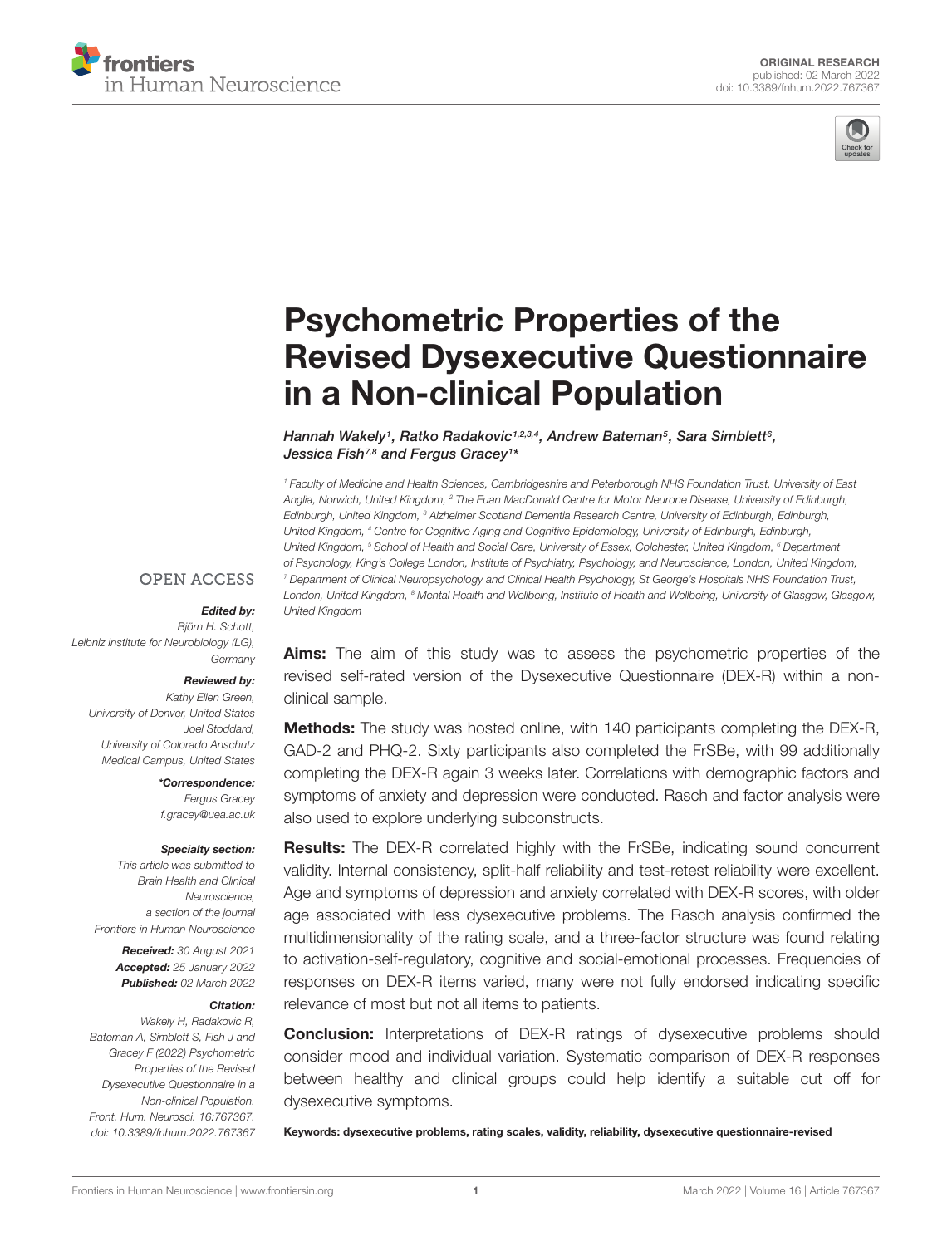# **INTRODUCTION**

There were an estimated 348,453 hospital admissions due to acquired brain injury (ABI) in 2016–2017 in the United Kingdom [\(Headway,](#page-9-0) [2018\)](#page-9-0). ABI can arise through "trauma, vascular accident (e.g., stroke), cerebral anoxia, other toxic or metabolic insult (e.g., hypoglycemia), infection (e.g., encephalitis) or other inflammation (e.g., vasculitis)" [\(Turner-Stokes,](#page-10-0) [2003,](#page-10-0) p. 14) and can result in physical, cognitive, communication and emotional difficulties [\(Wilson et al.,](#page-10-1) [2009\)](#page-10-1). Those who have sustained a traumatic brain injury often present with difficulties associated with frontal lobe function [\(McDonald et al.,](#page-10-2) [2002\)](#page-10-2), due to the size, structure and location of the frontal lobes making them particularly vulnerable [\(Levin et al.,](#page-10-3) [1987;](#page-10-3) [Cicerone et al.,](#page-9-1) [2006\)](#page-9-1). Research on the structure and function of the frontal areas of the brain highlights roles in cognitive, behavioral and emotional processes. These include flexible thinking, planning, monitoring, social behavior, decision making, initiation, inhibition and emotional regulation [\(Lezak,](#page-10-4) [1995\)](#page-10-4). The term "dysexecutive problems" has been used to describe difficulties with these functions, which can have a profound impact on a person's level of independence resulting in challenges in day-to-day life [\(Hanks et al.,](#page-9-2) [1999\)](#page-9-2).

There have been challenges in the clinical measurement of dysexecutive problems, with various approaches to their assessment. Neuropsychological tests can be time-consuming and when used for assessment of frontal functions can be difficult to interpret and lack ecological validity due to the structure and presence of cues in the testing environment [\(Eslinger and](#page-9-3) [Damasio,](#page-9-3) [1985;](#page-9-3) [Damasio et al.,](#page-9-4) [1991;](#page-9-4) [Burgess et al.,](#page-9-5) [1998\)](#page-9-5). As a result, traditional tests often fail to highlight difficulties in this area despite reports of challenges in day-to-day life [\(Stuss](#page-10-5) [et al.,](#page-10-5) [1983;](#page-10-5) [Shallice and Burgess,](#page-10-6) [1991\)](#page-10-6). To overcome this, selfreport measures have been developed to capture challenges faced in everyday life, which might complement neuropsychological assessments [\(Isquith et al.,](#page-9-6) [2013\)](#page-9-6). A limitation of using these with people experiencing dysexecutive problems is the issue of reduced self-awareness, meaning they may be more likely to underreport such difficulties [\(Simblett et al.,](#page-10-7) [2017\)](#page-10-7). Informant versions are available to corroborate or assess the discrepancy compared to the self-report version. Different rating scales have been developed and are available for clinical use, however, there are issues in the standardization and interpretation of scores. This is because the nature of these difficulties, such as decision making, perseveration and flexibility, could lead to issues with the reliability of item responses.

The Dysexecutive Questionnaire (DEX; [Burgess et al.,](#page-9-5) [1998\)](#page-9-5) forms part of the Behavioral Assessment of the Dysexecutive Syndrome (BADS: [Wilson et al.,](#page-10-8) [1996\)](#page-10-8). The DEX is a selfreport measure of dysexecutive problems, designed to predict everyday difficulties. There are 20 items measuring behavioral, cognitive, motivational and emotional changes from pre-morbid functioning generating in a single score.

[Simblett and Bateman](#page-10-9) [\(2011\)](#page-10-9) assessed the psychometric properties of the DEX using item response theory by deploying Rasch analysis techniques. Their analysis suggested the DEX not to be a unidimensional measure of dysexecutive problems,

instead capturing underlying sub-constructs thought to underpin these difficulties. Therefore, a total score on self-report measures may not best capture these challenges. In further research, [Simblett et al.](#page-10-7) [\(2017\)](#page-10-7) made amendments to the wording of some of the items in the DEX as well as including an additional 14 items to expand its measurement to incorporate [Stuss'](#page-10-10)s[\(2011\)](#page-10-10) proposed categories of frontal functions. After applying Rasch techniques, data from a clinical sample suggested the revised version of the DEX mapped onto the Stuss model capturing four separate sub-constructs of executive cognitive functions, metacognition, activation/energization and behavioral and emotional selfregulation. This enhances clinical application by enabling specific areas of strength and difficulty to be highlighted which can assist in diagnosis, neuropsychological formulation or become a focus for a person's individual rehabilitation plan. The DEX-R has received further psychometric validation when applied to healthy aging and mental health samples [\(Loschiavo-Alvares et al.,](#page-10-11) [2013;](#page-10-11) [Dimitriadou et al.,](#page-9-7) [2018\)](#page-9-7) although factor analyses with these groups did not align with Stuss's model. Instead, these studies produced a three-factor structure more in line with [Fuster's](#page-9-8) [\(2008\)](#page-9-8) theory of frontal lobe functioning (Social Self-Regulation, Motivation and Attention, and Flexibility, Fluency and Working Memory).

Neurological disorders are known to contribute to reports of dysexecutive problems, however, additional understandings of how individual variation may manifest is useful for clinicians to understand. Research has highlighted individual variations in reported levels of dysexecutive problems in non-clinical populations as measured by the DEX questionnaire [\(Chan,](#page-9-9) [2001\)](#page-9-9) due to individual differences or demographics such as age and mood or mental health. Normal aging processes have been associated with a decline in various cognitive functions associated with prefrontal areas [\(West,](#page-10-12) [1996;](#page-10-12) [Van Petten et al.,](#page-10-13) [2004\)](#page-10-13). This may be more prominent in cognitive changes related to the dorsolateral regions, with less change from normal aging being found in ventromedial areas thought to underpin the emotional processing aspects of dysexecutive problems [\(MacPherson et al.,](#page-10-14) [2002\)](#page-10-14). The later maturation of ventromedial areas could have implications in the social and emotional functions being less developed in younger people [\(Burnett et al.,](#page-9-10) [2009;](#page-9-10) [Pfeifer et al.,](#page-10-15) [2011;](#page-10-15) [Sebastian et al.,](#page-10-16) [2011;](#page-10-16) [Barkley,](#page-9-11) [2012;](#page-9-11) [Coffman,](#page-9-12) [2014\)](#page-9-12). Negative affect may mediate the increased reports of dysexecutive problems in younger people [\(Gerstorf et al.,](#page-9-13) [2008\)](#page-9-13). Correlations have been found between dysexecutive and anxiety and depression symptoms, which may relate to cognitive variability in mood [\(Shaw et al.,](#page-10-17) [2015\)](#page-10-17). Another factor contributing to variation in reports of dysexecutive problems includes education level [\(Foss et al.,](#page-9-14) [2013;](#page-9-14) [Faria et al.,](#page-9-15) [2015\)](#page-9-15). The presence of these other factors influencing frontal functions presents a further challenge to the interpretation of clinical neuropsychological assessments.

It would therefore be useful to establish levels of reports of dysexecutive problems in non-clinical populations with questionnaire measures such as the DEX-R, to further explore psychometric properties and contribute toward the establishment of a normative level or cut off for identifying clinical levels of dysexecutive symptoms.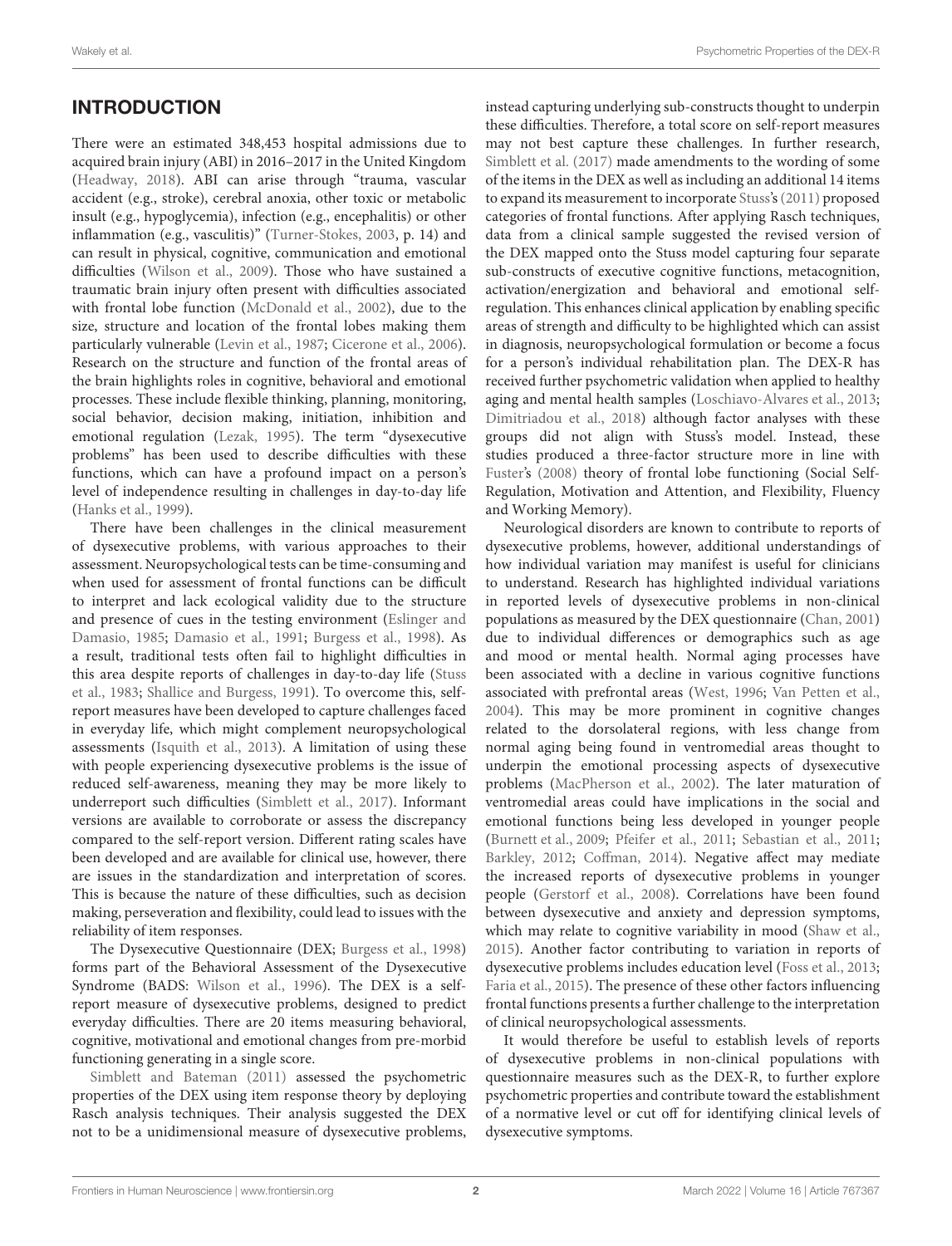### Research Questions

The primary research questions were:

- 1. What is the factor structure of the DEX-R in a non-clinical population?
- 2. Does the DEX-R perform as an interval level measure as established by item response theory?
- 3. What are the measurement properties of the DEX-R within a non-clinical population?
	- 3a. Is the DEX-R a reliable measure of dysexecutive problems?
	- 3b. Is the DEX-R a valid measure of dysexecutive problems when compared to an existing valid self-report measure?

In addition, there were secondary research questions:

4. What are the effects of demographic and mood variables on DEX-R and DEX-R subscale performance?

4a. What are the effects of age on DEX-R and DEX-R subscale performance?

# MATERIALS AND METHODS

#### **Participants**

Participants aged 18 years or over were recruited into the study online via a snowball sampling recruitment method, whereby information about the study was distributed online through the research team's networks, including social media. Recruitment took place from the 5th July 2019 to the 16th December 2019 where 140 people participated, of whom 99 completed the test-retest phase, and 60 the validity phase. Fifteen participants reported predefined health conditions, therefore group comparisons could not be made and they were excluded from the analysis. There were 125 participants included in the analysis (80% female) aged between 19 and 69 years ( $M = 37.7$ ,  $SD = 12.6$ , 82% were educated to at least degree level and 77% were White British. See **[Table 1](#page-2-0)** for further demographic details.

#### Measures

#### Demographic Questions

Demographic questions included age, gender, highest education level, years of education and ethnicity.

#### Health Questions

Additional questions relating to health were included as part of the study to allow for monitoring whether clinical factors explained variance in the data, should this have arisen. These included: "Have you ever been formally diagnosed or hospitalized for the following conditions?," and included neurodegenerative conditions (e.g., dementia, Parkinson's disease, Huntington's disease, Multiple sclerosis), neurodevelopmental conditions (e.g., autism spectrum disorder, attention deficit disorder (ADHD), learning disability), acquired brain injury, stroke, and mental health conditions (e.g., Bipolar disorder, Schizophrenia or Psychotic Illness). An "other" or "prefer not to answer" option was also available.

#### Dysexecutive Questionnaire-Revised

The DEX-R [\(Simblett and Bateman,](#page-10-9) [2011\)](#page-10-9) is a 37-item questionnaire measuring dysexecutive problems which were developed using Rasch Analysis from the original DEX [\(Burgess et al.,](#page-9-5) [1998\)](#page-9-5). It is measured using a 5-point Likert scale, with response options of "Never," "Occasionally," "Sometimes," "Fairly often" and "Very often," coded from 0 to 4, respectively. Higher scores indicating greater reports of dysexecutive problems. It demonstrated good internal consistency reliability when applied with a clinical sample of people with ABI [\(Simblett](#page-10-7) [et al.,](#page-10-7) [2017\)](#page-10-7). The four subscales of the DEX-R reflect the Stuss model: activation regulatory functions, behavioral-emotional self-regulatory functions, metacognitive functions and executive cognitive functions.

<span id="page-2-0"></span>**TABLE 1** | Demographic Information ( $n = 125$ ).

|                                   | n(%)     | Mean | SD   |
|-----------------------------------|----------|------|------|
| Gender                            |          |      |      |
| Male                              | 25 (20)  |      |      |
| Female                            | 100 (80) |      |      |
| Age                               |          | 37.7 | 12.6 |
| $18 - 21$                         | 2(2)     |      |      |
| $22 - 28$                         | 28 (22)  |      |      |
| $29 - 38$                         | 48 (38)  |      |      |
| 39–55                             | 33 (26)  |      |      |
| 56-76                             | 14 (11)  |      |      |
| $76+$                             |          |      |      |
| Years of education*               |          | 17.5 | 3.7  |
| Up to 11 years                    | 6(5)     |      |      |
| $12 - 14$ years                   | 21(17)   |      |      |
| $15-16$ years                     | 16 (13)  |      |      |
| $17 + \text{years}$               | 79 (65)  |      |      |
| <b>Highest level of education</b> |          |      |      |
| Degree or equivalent              | 103 (82) |      |      |
| <b>Higher Education</b>           | 4(3)     |      |      |
| A Level or equivalent             | 7(6)     |      |      |
| GCSE grades A*-C or equivalent    | 2(2)     |      |      |
| Other qualification               | 9(7)     |      |      |
| No qualification                  | 0(0)     |      |      |
| Other/Prefer not to say           | O(0)     |      |      |
| <b>Ethnicity</b>                  |          |      |      |
| White (British)                   | 97(77)   |      |      |
| Other white background            | 15 (12)  |      |      |
| White (Irish)                     | 4(3)     |      |      |
| Indian                            | 2(2)     |      |      |
| Other Asian background            | 2(2)     |      |      |
| Mixed White and Asian             | 2(2)     |      |      |
| Other mixed background            | 1(1)     |      |      |
| <b>Black African</b>              | 1(1)     |      |      |
| Mixed White and Black · Caribbean | 1(1)     |      |      |

\* Three missing data for years of education. Source for categorizations, Office for National Statistics.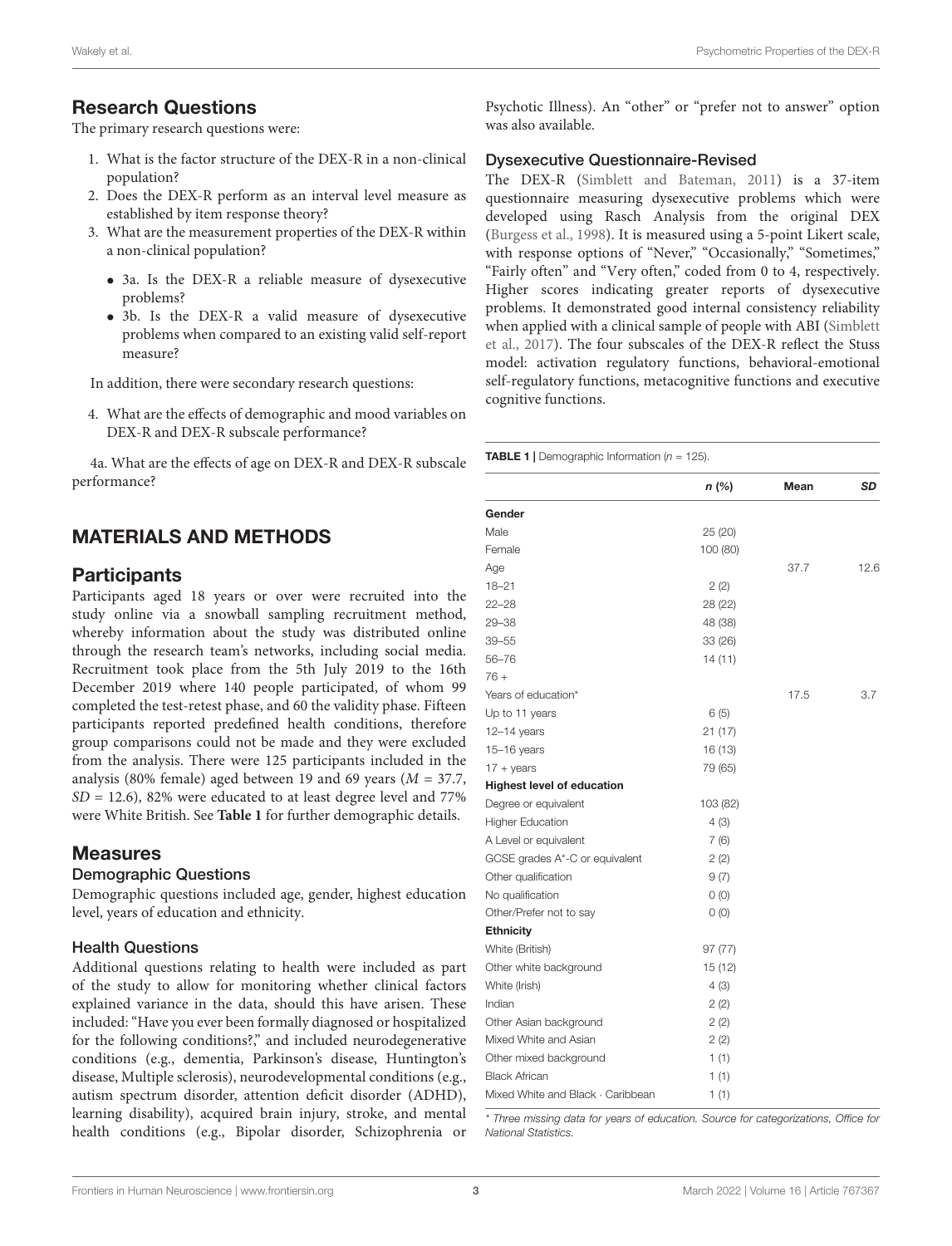#### Frontal Systems Behavior Scale

The FrSBe [\(Grace and Malloy,](#page-9-16) [2001\)](#page-9-16) is a 46-item selfreport measure of dysexecutive problems which has been normed against non-clinical samples. Responses are coded as 1 (almost never) to 5 (almost always), with reverse scoring applied to a selection of items. Higher scores indicate more reported dysexecutive problems. It is composed of three sub-systems/subscales: executive dysfunction, apathy and disinhibition. The FrSBe demonstrates acceptable to excellent internal consistency reliability for total score and subscale scores ranging from Cronbach's α 0.78–0.94 in neurological, mental health, non-clinical samples [\(Grace and Malloy,](#page-9-16) [2001;](#page-9-16) [Velligan](#page-10-18) [et al.,](#page-10-18) [2002;](#page-10-18) [Stout et al.,](#page-10-19) [2003;](#page-10-19) [Malloy and Grace,](#page-10-20) [2005\)](#page-10-20). Construct validity and factor analysis supports the three factors of apathy, executive function and disinhibition thought to underpin the measure in various samples [\(Grace et al.,](#page-9-17) [1999;](#page-9-17) [Stout et al.,](#page-10-19) [2003;](#page-10-19) [Carvalho et al.,](#page-9-18) [2013\)](#page-9-18).

#### The Generalized Anxiety Disorder Scale

The Generalized Anxiety Disorder scale (GAD-2) is a 2-item, short, self-report measure of anxiety with a sensitivity of 65% and specificity of 88% for any anxiety disorder [\(Skapinakis,](#page-10-21) [2007\)](#page-10-21). It is measured using a 4-point rating scale, with response options "Not at all," "Several days," "More than half the days" and "Nearly every day," coded as 0 (not at all) to 3 (nearly every day), respectively. Higher scores suggest an increased presence of anxiety symptoms, with a clinical cut-off equal to or above three points [\(Skapinakis,](#page-10-21) [2007\)](#page-10-21).

#### The Patient Health Questionnaire

The Patient Health Questionnaire (PHQ-2) is a 2-item, short, self-report measure with a sensitivity of 79% and specificity of 86% for detecting symptoms of depression [\(Löwe et al.,](#page-10-22) [2005\)](#page-10-22). It is measured using a 4-point rating scale, with response options "Not at all," "Several days," "More than half the days" and "Nearly every day," coded as 0 (not at all) to 3 (nearly every day), respectively. Higher scores suggest an increased presence of depressive symptoms with a clinical cut-off with a score of three or above [\(Löwe et al.,](#page-10-22) [2005\)](#page-10-22).

### Procedure

The study was made available online via Qualtrics survey software [\(Snow and Mann,](#page-10-23) [2013\)](#page-10-23). It was circulated online by the research team's network. Participants were directed to the participant information sheet and could opt-in by providing an email address. A link to the study with a password for access was sent, this enabled access to a consent form. Participants were then directed to the DEX-R questionnaire, the FrSBe, PHQ-2, GAD-2, demographic questions and health questions. Participants could opt-in to complete the DEX-R again 3 weeks later.

### Ethical Considerations

The study was approved by the Faculty of Medicine and Health Sciences Research Ethics Committee at the University of East Anglia (UEA), reference number 201819–032. Participants gave informed consent and they were made aware of their right to withdraw by closing the survey.

#### Analysis

Data cleaning was completed by removing incomplete responses. Parametric assumptions were checked using histograms and Shapiro-Wilk tests. Where item responses were not normally distributed transformations were attempted, otherwise nonparametric alternatives were used. Homogeneity of variance was checked using Levene's test of equality of variance for t-tests. The study used these techniques as the removal of outliers would limit interpretations of non-clinical responses on the DEX-R, which could make comparisons with clinical groups difficult. To provide consistency in reporting, interpretations of psychometric properties were derived from the literature [\(Hermans et al.,](#page-9-19) [2011\)](#page-9-19).

Data were analyzed using the Statistical Package for the Social Sciences (SPSS), R, and RUMM 2020/2030.

#### **1. What is the factor structure of the DEX-R in a nonclinical population?**

Exploratory factor analysis (EFA) was used to establish the underlying structure and latent constructs of the DEX-R and whether this supports previous research with the DEX-R with a clinical population [\(Simblett et al.,](#page-10-7) [2017\)](#page-10-7). The decision on the number of factors to extract was determined by a parallel analysis using R software [\(Horn,](#page-9-20) [1965\)](#page-9-20). It is recommended that an oblique rotation is first applied, and if the factor correlations are above 0.32 then this rotation is maintained [\(Pedhazur and Schmelkin,](#page-10-24) [1991;](#page-10-24) [Tabachnick et al.,](#page-10-25) [2007\)](#page-10-25). SPSS was used to run the Principal Axis Factoring. It is recommended that factor loadings below 0.3 are suppressed [\(Field,](#page-9-21) [2013\)](#page-9-21).

#### **2. Does the DEX-R perform as an interval level measure as established by item response theory?**

Rasch analysis was completed using the software RUMM2030 [\(Andrich et al.,](#page-9-22) [2009\)](#page-9-22). It is underpinned by item response theory which aims to calibrate both the difficulty of items as well as an individual's ability. It establishes whether a questionnaire can be classed as an interval level measurement, as opposed to ordinal. Whether the DEX-R performs as a unidimensional measure was also explored with Rasch analysis because this identifies whether it is formed of subscales. If the chi-square value is not significant this confirms there is a misfit with the Rasch model, and therefore infers it is a unidimensional measure. If the data does differ significantly, this implies that the DEX-R is not a unidimensional measure, and therefore measuring multiple subconstructs. Multidimensionality was explored further by the factor analysis detailed in research question one.

#### **3. What are the measurement properties of the DEX-R within a non-clinical population?**

Internal consistency reliability of the DEX-R was assessed using Cronbach's standardized α and split-half reliability which measure the consistency of the questionnaire to establish whether the questions relate to each other [\(Cronbach,](#page-9-23) [1951;](#page-9-23) [Messick,](#page-10-26) [1989\)](#page-10-26). A criticism of these are their lack of accountability for day-to-day variability. Therefore, test-retest reliability was also assessed using Intra Class Correlation (ICC) to measure whether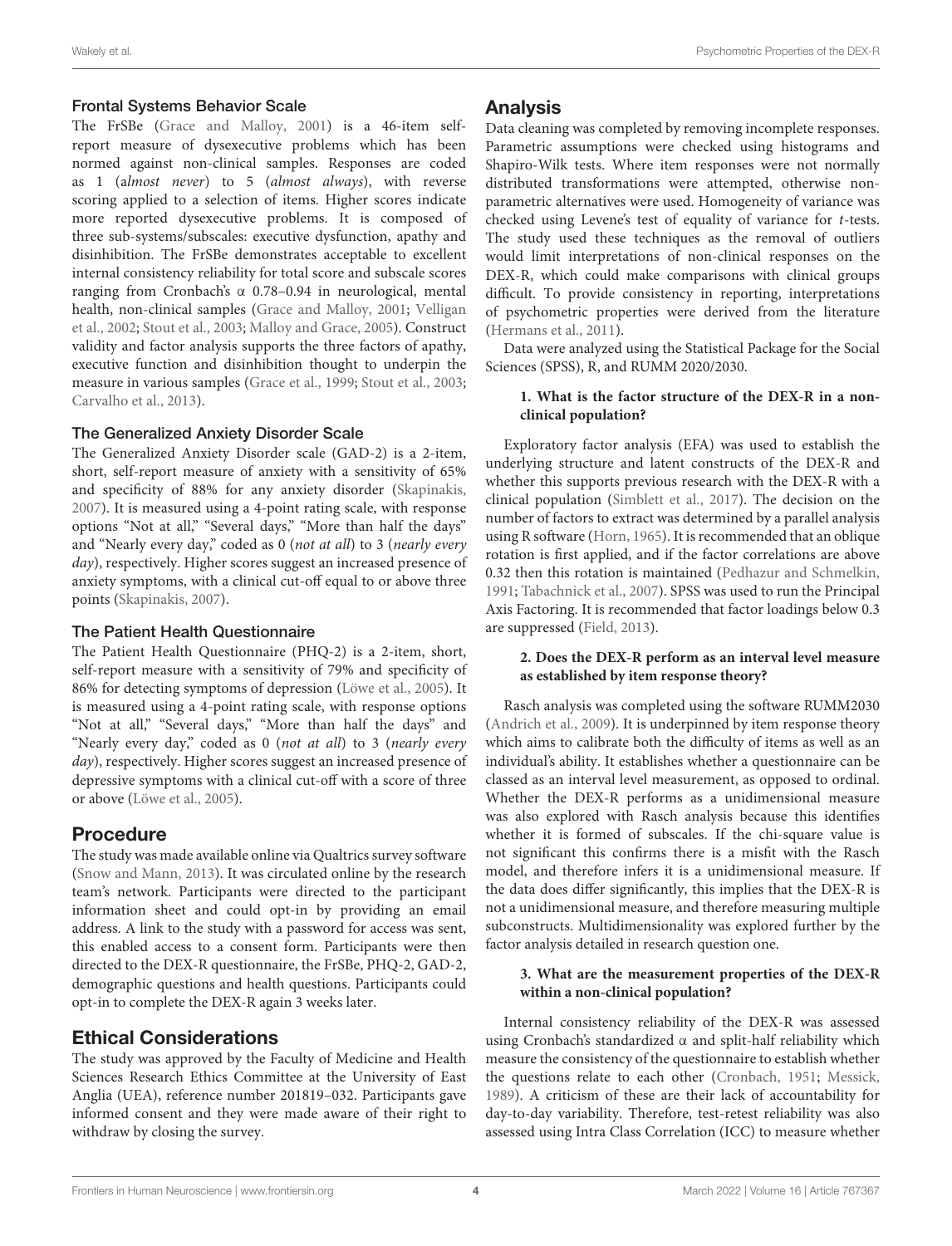the questionnaire is consistent over time. A 3-week interval for the test-retest phase was chosen in line with previous research [\(Cummings et al.,](#page-9-24) [1994;](#page-9-24) [Gioia et al.,](#page-9-25) [2000;](#page-9-25) [Holst and Thorell,](#page-9-26) [2018\)](#page-9-26). A value of 0.7 or above is recommended to establish adequate reliability [\(Hermans et al.,](#page-9-19) [2011\)](#page-9-19).

Validity refers to whether the questionnaire actually measures what it sets out to, in this instance, whether the DEX-R measures dysexecutive problems [\(Messick,](#page-10-26) [1989\)](#page-10-26). This was assessed through concurrent validation, by establishing if there was any correlation between the DEX-R and another validated measure of dysexecutive problems, the FrSBe. This was completed using Pearson product moment correlation coefficient.

#### **4**. **What are the effects of demographic and mood variables on DEX-R and DEX-R subscale performance?**

In order to determine whether demographic or mood variables are associated with variation in scores on the DEX-R, the study also compared subgroups (e.g., gender) and correlations with continuous variables (e.g., age) with total DEX-R scores and each DEX-R subscale. This used Pearson product moment correlation coefficient. These variables included age, gender, years of education, anxiety and depression scores. The GAD-2 and PHQ-2 were to be analyzed as a continuous measure unless a high proportion scored above the established cut off, in which case the groups were to be compared between those scoring above and below three. As multiple correlations were being used, the Bonferroni correction was applied with the alpha level set at 0.01 Regression analysis was used to identify which factors predict dysexecutive domains or total score. Gender was the only category variable and was converted into a binary variable. Non-parametric tests were used as the DEX-R, GAD-2, and PHQ-2 total scores were not normally distributed, and the latter were unable to reach normality via transformation. Descriptive statistics were used to explore the frequency of participant responses on the items of the DEX-R.

Separate sample size estimates were calculated for each question, the largest requirement being for correlation analyses, requiring at least 109 participants. This was calculated using G<sup>∗</sup> Power 3.1.9 [\(Faul and Erdfelder,](#page-9-27) [1992\)](#page-9-27), with power set at 0.9 to detect a medium effect size and probability was set at 0.05. This calculation was repeated for the multiple regression analysis with the addition of there being four variables included in the model, which indicated 82 participants were required for this analysis.

# **RESULTS**

#### **1. What is the factor structure of the DEX-R in a nonclinical population?**

The parallel analysis retained three factors. The principal axis factoring using the oblique rotation resulted in appropriate correlations for this rotation method to be applied [\(Pedhazur and](#page-10-24) [Schmelkin,](#page-10-24) [1991;](#page-10-24) [Tabachnick et al.,](#page-10-25) [2007\)](#page-10-25). The factor analysis had adequate sampling (Kaiser-Meyer-Olkin: 0.83) and correlation

(Bartlett's Test of Sphericity:  $< 0.01$ ). The factor loading matrix is presented in **[Table 2](#page-6-0)**. The three factors accounted for 42.2% of the total variance, with the first factor accounting for 31.1%. Items with factor loadings below 0.3 were excluded from reporting. The internal consistency of factor one was excellent, good for factor two and questionable for the third factor [\(Hermans et al.,](#page-9-19) [2011\)](#page-9-19). As there were only three factors, the results, therefore, do not align with the Stuss model of frontal functions. The development of the DEX-R found some items did not map onto any of the subscales, these were retained due to their clinical utility [\(Simblett](#page-10-7) [et al.,](#page-10-7) [2017\)](#page-10-7). Therefore, despite not all items achieving factor loadings above 0.4, no attempts were made to purify the model to preserve this utility.

Seven of the items cross-loaded onto more than one factor. The 19 items loading onto factor one related to processes associated with the medial/dorsal domain. These items spanned across the proposed Stuss subscales, although mainly encompassed those from the activation subscale. These factors commonly share themes of initiation, maintenance and responsiveness, such as the ability to activate or inhibit a behavior or thought and was therefore labeled as "activationself regulation." The 17 items loading onto factor two appeared to relate to dorsolateral domains, typically these items represent cognitive dysexecutive symptoms such as planning, decisionmaking, abstract thinking, memory and attention. Although it was recognized that both blunted affect items additionally loaded onto this factor, and all seven cross-loadings involved this factor. The higher factor loadings mainly included those in the proposed executive cognition Stuss subscale. This factor was therefore labeled as "cognition." Items loading onto factor three related to processes associated with the orbitofrontal areas, these also shared the blunted affect items. Additionally, more items corresponded to the Stuss behavioral-emotional self-regulation subscale. However, the items also appear to relate to socialself regulatory dysexecutive symptoms, therefore this factor was labeled "social-emotional."

#### **2. Does the DEX-R perform as an interval level measure as established by item response theory?**

The responses on the DEX-R did not show fit to the Rasch model which suggests it measures more than one subconstruct  $[\chi^2(74, N = 140) = 205.54, p < 0.001]$ . Many of the questions showed disordered thresholds, and scale responses were not all endorsed on items, therefore it was not possible to confirm the interval nature of the scale as these have not yet arrived at a stable solution. Due to the small number in the clinical groups, we could not compare the level of endorsement or differential item functioning.

#### **3a. Is the DEX-R a reliable measure of dysexecutive problems?**

The DEX-R had excellent internal consistency with Cronbach's α at 0.93 for time one and 0.94 for time two [\(Hermans et al.,](#page-9-19) [2011\)](#page-9-19). Cronbach's α were also conducted to establish the level of consistency if each item were removed (see **[Table 3](#page-7-0)**). Removal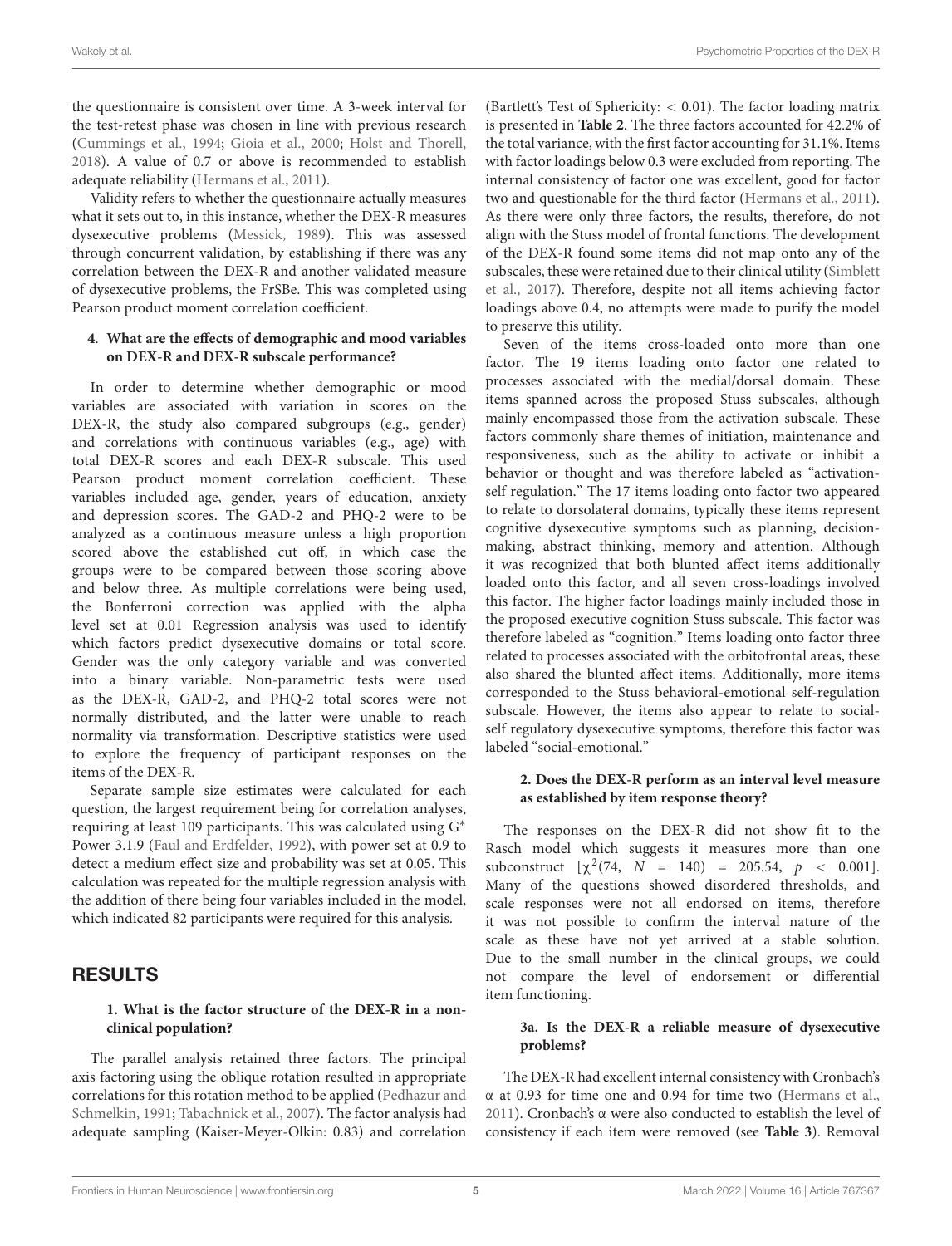of specific items did not yield significant changes to the DEX-R reliability, with α ranging from 0.93 and 0.94. Cronbach's α was 0.92 for factor one, 0.88 for factor two and 0.68 for the third factor. Split-half reliability was 0.93 for time one, and 0.94 for time two. A high degree of reliability was found between DEX-R scores on two-time points. The average measure ICC was 0.92 with a 95% confidence interval from 0.88 to 0.95  $[F(88, 88) = 12.4,$  $p < 0.001$ ]. The median interval between the two phases were 23 days (interquartile range: 21–28 days). **[Table 3](#page-7-0)** displays scores given for the first phase of completion of the DEX-R.

#### **3b. Is the DEX-R a valid measure of dysexecutive problems when compared to an existing valid self-report measure?**

The DEX-R had good concurrent validity when compared to responses given on another validated measure of dysexecutive problems, the FrSBe [\(Grace and Malloy,](#page-9-16) [2001\)](#page-9-16). Both the total scores on the DEX-R and FrSBe were first transformed to achieve adequate normality, the correlation between DEX-R and FrSBe was  $r = 0.83$ ,  $p < 0.01$ .

#### **4. What are the effects of demographic and mood variables on DEX-R and DEX-R subscale performance? In particular, what are the effects of age on DEX-R and DEX-R subscale performance?**

Pearson product moment correlation coefficient analysis was conducted to establish any influence on participants reports of dysexecutive problems. Gender ( $r = -0.02$ ,  $p = 0.836$ ) and years of education ( $r = -0.52$ ,  $p = 0.551$ ) were not significantly correlated to DEX-R total and factor scores ( $p > 0.05$ ). No significant differences were found between males and females t (123) =  $-0.208$ ,  $p = 0.84$ . A negative correlation was found between responses on the first DEX-R administration and age  $(r = -0.27, p = 0.002)$ . Age significantly correlated with factor one,  $r = -0.34$ ,  $p = < 0.01$  and factor two  $r = -0.24$ ,  $p = < 0.01$ , but not with factor three,  $r = 0.03$ ,  $p = 0.76$ . A cut off of three as specified by the literature for the GAD-2 and PHQ-2 indicated 18% of participants scoring above the anxiety threshold, and 7% scoring above the depression threshold. Due to the uneven group sizes correlation analysis was used to preserve validity. Spearman Rho correlations was applied when analyzing the PHQ-2 and GAD-2. Anxiety scores correlated with dysexecutive problems,  $r = 0.45$ ,  $p = < 0.01$ . Depression scores were moderately correlated to dysexecutive problems,  $r = 0.58$ ,  $p = \langle 0.01 \rangle$ . The scores on the GAD-2 significantly correlated with factor one,  $r = 0.51$ ,  $p = < 0.01$  and factor two  $r = 0.47$ ,  $p = < 0.01$ , but not with factor three,  $r = 0.16$ ,  $p = 0.16$ . The scores on the PHQ-2 significantly correlated with all the factors, factor one,  $r = 0.57$ ,  $p =$  < 0.01, factor two  $r = 0.45$ ,  $p =$  < 0.01, and factor three,  $r = 0.25, p < 0.01$ .

The effect of background variables on DEX-R responses was analyzed using a multiple regression, the DEX-R total score was the dependent variable, and age, gender, GAD-2 and PHQ-2 scores were the independent variables. In model one, age and gender were kept constant and explained 9.5% of the variance whereas in model two the additional inclusion of the GAD-2 and

PHQ-2 scores explained 31.9%,  $F(4, 120) = 14.05$ ,  $p < 0.001$ . The results found gender not to significantly predict DEX-R scores ( $p > 0.05$ ). In the first model, DEX-R scores decreased by 0.44 for every year older a participant was, however, when the model also accounted for mood, this decreased to a reduction of 0.17 for every year older and was no longer a significant effect. Controlling for age, gender, anxiety and depression scores, the regression coefficient [B = 2.51, 95% CI (0.21, 4.81)  $p < 0.05$ ] for the GAD-2 indicates that for each increased score on the GAD-2, the total DEX-R score will increase by 2.51. Furthermore, within the same model, the regression coefficient  $[B = 5.28,$ 95% CI (2.67, 7.88)  $p < 0.05$  for the PHQ-2 indicates that for each increased score on the PHQ-2, the total DEX-R score will increase by 5.28.

# **DISCUSSION**

The DEX-R was initially developed to map onto the Stuss model. Both the self and informant report versions have demonstrated validity and reliability in both acquired brain injury and healthy aging samples [\(Simblett et al.,](#page-10-7) [2017;](#page-10-7) [Dimitriadou et al.,](#page-9-7) [2018\)](#page-9-7). The current study adds to the literature regarding the robustness of the psychometric properties of the DEX-R by evidencing its stability and consistency over time. Additionally, it extends the previous literature by evidencing concurrent validity of the DEX-R with the FrSBe. Furthermore, its application with a non-clinical population provides some consideration for clinicians on how individual differences and mood may contribute to responses.

The individual variability of dysexecutive problems in a nonclinical population supports previous research [\(Chan,](#page-9-9) [2001\)](#page-9-9) with age and mood found to significantly correlate with the DEX-R as has previously been found [\(Shaw et al.,](#page-10-17) [2015;](#page-10-17) [Dimitriadou](#page-9-7) [et al.,](#page-9-7) [2018\)](#page-9-7). We found age to be negatively correlated with the DEX-R, indicating that older participants reported less dysexecutive problems. This is inconsistent with wider literature that cognitive functions associated with prefrontal areas decline with normal aging [\(West,](#page-10-12) [1996;](#page-10-12) [Van Petten et al.,](#page-10-13) [2004\)](#page-10-13) but is consistent with the finding that aspects of emotion regulation improve with age [\(Phillips et al.,](#page-10-27) [2008\)](#page-10-27). However, this finding is not robust given the sample demographics, with the oldest participant being 69 years old and only 11% being over 56 years of age. The effect of age seemed to be removed when incorporating mood into the model, linking somewhat to previous research where negative affect mediated responses of dysexecutive problems reported by younger people [\(Gerstorf et al.,](#page-9-13) [2008\)](#page-9-13). These findings could be due to the younger age of the sample and explained by theories of brain maturation, with prefrontal areas developing into people's early 30's [\(Barkley,](#page-9-11) [2012;](#page-9-11) [Coffman,](#page-9-12) [2014\)](#page-9-12). The ventromedial areas of the prefrontal cortex are known to mature later than other regions and are implicated in social and emotional functions and may therefore be less developed in this sample [\(Gerstorf et al.,](#page-9-13) [2008;](#page-9-13) [Burnett et al.,](#page-9-10) [2009;](#page-9-10) [Pfeifer et al.,](#page-10-15) [2011;](#page-10-15) [Sebastian et al.,](#page-10-16) [2011\)](#page-10-16).

The Rasch analysis evidenced the DEX-R as being multidimensional, supporting its development to capture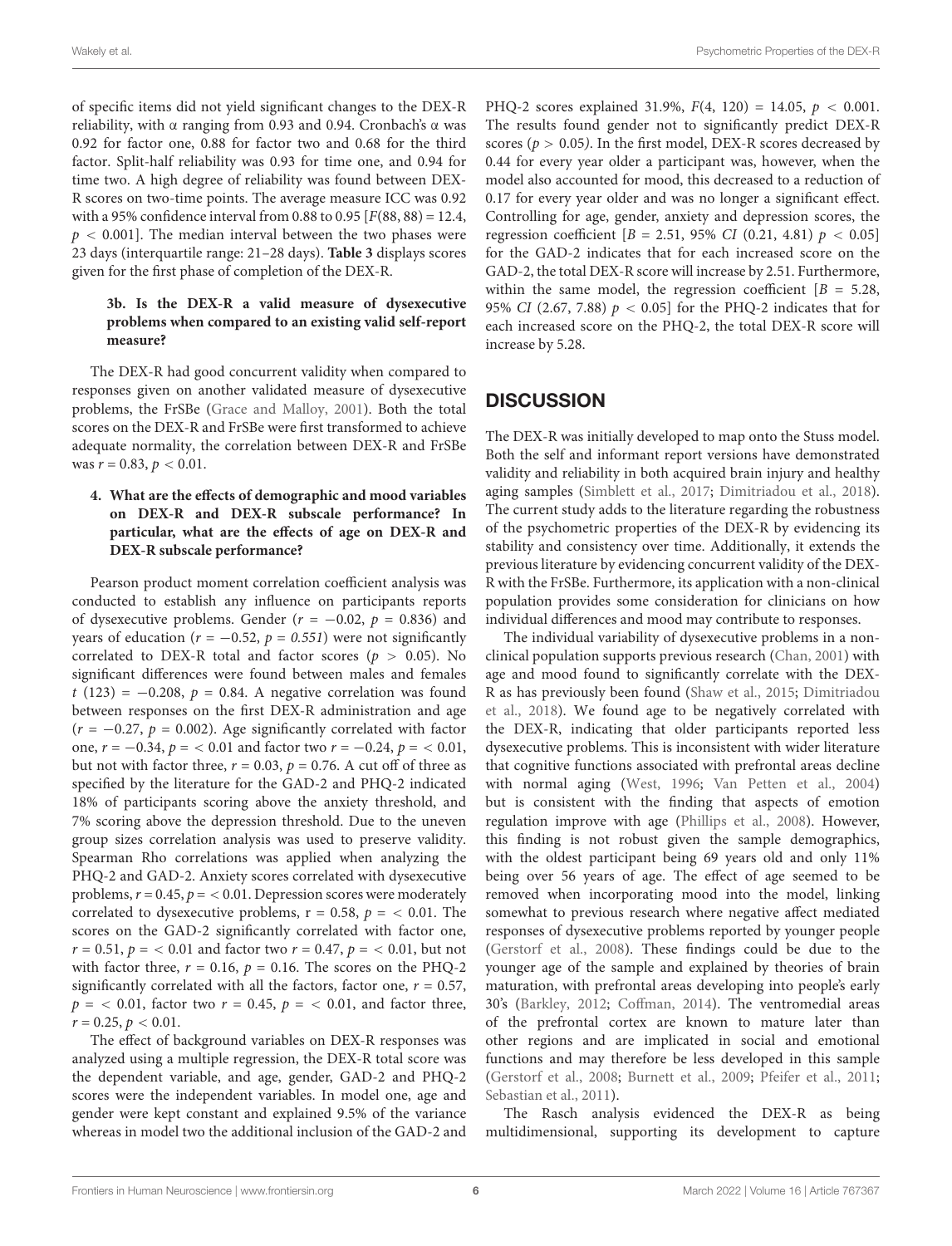underlying subconstructs of dysexecutive problems [\(Simblett](#page-10-7) [et al.,](#page-10-7) [2017\)](#page-10-7). A factor analysis found three factors representing activation: self-regulatory, cognitive and social-emotional functions. When compared to the proposed Stuss domains, the factors appeared to share some overlap with "activation," "executive cognition" and "behavior-emotional self-regulation." Those items corresponding with the "metacognition" subscale appeared to be equally distributed across the three factors. Despite the results not aligning fully with the Stuss model, the

three factors do appear to have some overlap with theoretical conceptualizations of frontal lobe functioning, as found in prior research [\(Loschiavo-Alvares et al.,](#page-10-11) [2013;](#page-10-11) [Dimitriadou](#page-9-7) [et al.,](#page-9-7) [2018\)](#page-9-7). These authors propose three factors—Social Self-Regulation, Motivation and Attention, and Flexibility, Fluency and Working Memory—in line with [Fuster's](#page-9-8) [\(2008\)](#page-9-8) theory. Therefore, whilst the current study supports previous research on the DEX-R being multidimensional, and factor analysis yielded three factors, a confirmatory factor

<span id="page-6-0"></span>

| Item number         | Stuss subscale according to Simblett et al. (2017)           | Item description               | Factor  |                |         |
|---------------------|--------------------------------------------------------------|--------------------------------|---------|----------------|---------|
|                     |                                                              |                                | 1       | $\overline{2}$ | 3       |
| 3.                  | Activation                                                   | Apathy                         | 0.79    | $-0.26$        | $-0.04$ |
| 26.                 | Metacognition                                                | Inability to inhibit responses | 0.68    | $-0.21$        | 0.29    |
| 30.                 | Activation                                                   | Restlessness                   | 0.65    | $-0.08$        | $-0.08$ |
| 11.                 | Activation                                                   | Perseveration                  | 0.64    | $-0.15$        | 0.27    |
| 32.                 | Behavioral-emotional self-regulation                         | Knowing doing dissociation     | 0.64    | $-0.11$        | 0.18    |
| 22.                 | Previously metacognition, later removed                      | Cognitive control              | 0.62    | 0.23           | $-0.19$ |
| 28.                 | Behavioral-emotional self-regulation                         | Emotional lability             | 0.60    | 0.07           | $-0.15$ |
| 4.                  | Activation                                                   | Initiation                     | 0.59    | 0.25           | $-0.13$ |
| 19.                 | Behavioral-emotional self-regulation (previously Activation) | Insight                        | 0.57    | $-0.01$        | 0.28    |
| 10.                 | Metacognition                                                | Anger                          | 0.53    | $-0.01$        | $-0.09$ |
| 25.                 | Executive cognition                                          | Organizational ability         | 0.51    | 0.17           | $-0.02$ |
| 9.                  | Executive cognition                                          | Verbal fluency                 | 0.47    | 0.30           | $-0.20$ |
| 24.                 | Behavioral-emotional self-regulation                         | Physical aggression            | 0.46    | 0.00           | $-0.08$ |
| 23.                 | Activation                                                   | Variable motivation            | 0.45    | 0.32           | $-0.18$ |
| 7.                  | Activation                                                   | Intention                      | 0.44    | 0.34           | $-0.08$ |
| 14.                 | Metacognition                                                | Metaworry                      | 0.40    | 0.29           | $-0.01$ |
| 37.                 | Activation                                                   | Decision making                | 0.40    | 0.38           | $-0.08$ |
| 6.                  | Metacognition                                                | Social disinhibition           | 0.34    | 0.23           | 0.10    |
| 21.                 | Executive cognition                                          | Temporal sequencing            | 0.32    | 0.15           | 0.25    |
| 27.                 | Behavioral-emotional self-regulation                         | Confabulation                  | 0.28    | 0.06           | $-0.12$ |
| 13.                 | Executive cognition                                          | Abstract thinking              | $-0.10$ | 0.84           | $-0.10$ |
| 5.                  | Executive cognition                                          | Planning                       | $-0.07$ | 0.76           | $-0.16$ |
| 36.                 | Executive cognition                                          | Complex attention              | $-0.08$ | 0.64           | 0.05    |
| 31.                 | Metacognition                                                | Cognitive confidence           | $-0.07$ | 0.61           | $-0.07$ |
| 17.                 | Executive cognition                                          | Working memory                 | 0.12    | 0.56           | 0.07    |
| 29.                 | Executive cognition                                          | Distraction                    | 0.19    | 0.54           | 0.01    |
| 20.                 | Behavioral-emotional self-regulation                         | Inertia                        | $-0.09$ | 0.52           | 0.16    |
| 33.                 | No subscale                                                  | Blunted affect 2               | $-0.10$ | 0.49           | 0.41    |
| 2.                  | Previously executive cognition, later removed                | Prospective memory             | 0.15    | 0.48           | 0.08    |
| 12.                 | Activation                                                   | Performance monitoring         | $-0.07$ | 0.36           | 0.33    |
| 1.                  | Metacognition                                                | Impulsivity                    | 0.02    | 0.33           | 0.14    |
| 18.                 | Metacognition                                                | Lack of social composure       | 0.11    | 0.30           | 0.29    |
| 35.                 | Metacognition                                                | No concern for social rules    | $-0.20$ | 0.01           | 0.69    |
| 15.                 | Behavioral-emotional self-regulation                         | Lack of concern                | 0.04    | $-0.11$        | 0.39    |
| 16.                 | Behavioral-emotional self-regulation                         | Blunted affect 1               | $-0.06$ | 0.30           | 0.37    |
| 8.                  | Behavioral-emotional self-regulation                         | Verbal aggression              | $-0.21$ | $-0.05$        | 0.37    |
| 34.                 | Executive cognition                                          | Information processing         | 0.19    | 0.26           | 0.37    |
| Eigenvalues         |                                                              |                                | 10.93   | 1.48           | 1.38    |
| % of variance       |                                                              |                                | 31.12   | 5.69           | 5.14    |
| Cronbach's $\alpha$ |                                                              |                                | 0.92    | 0.88           | 0.68    |

Factor loadings > 0.30 are shown in bold.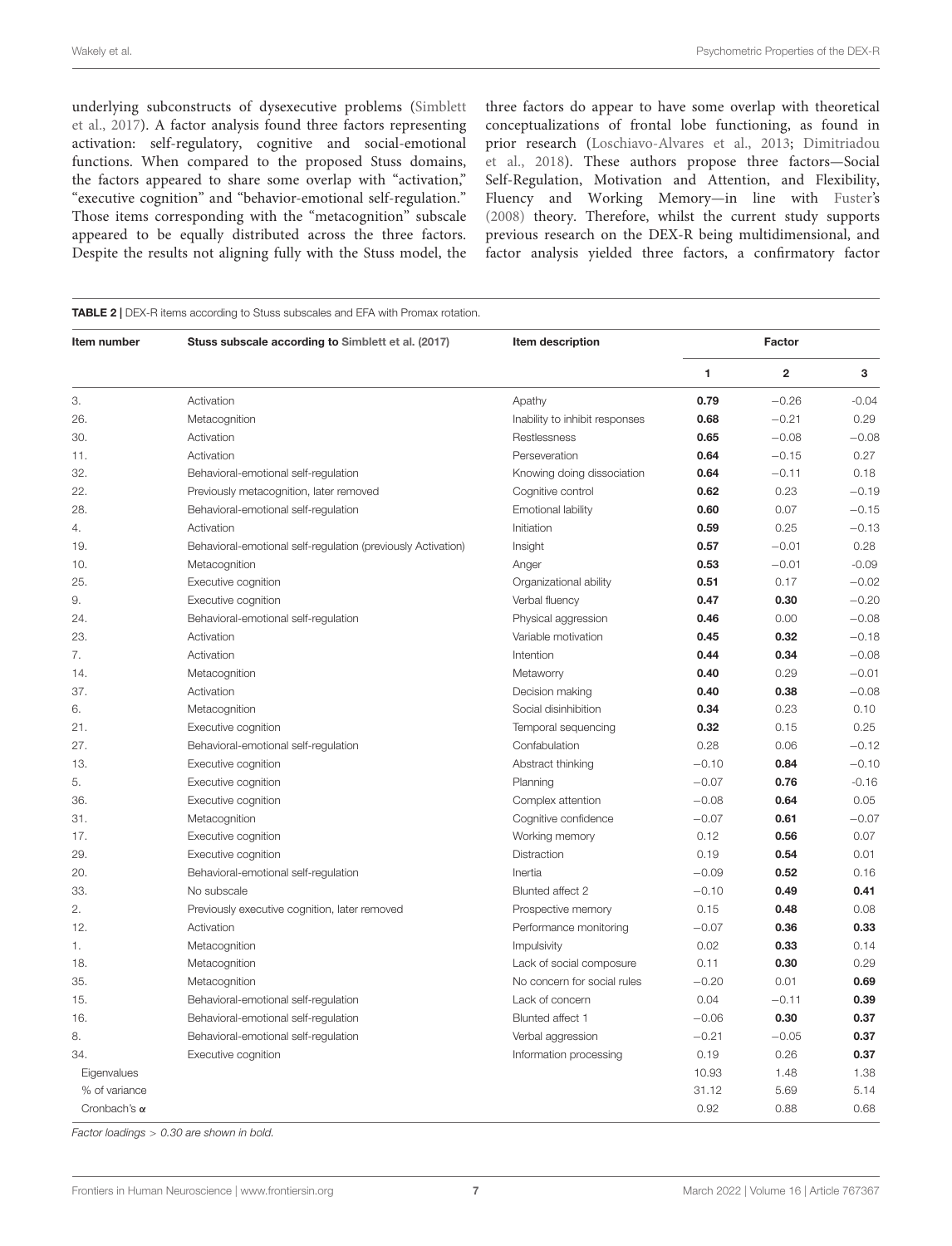analysis would be required to confirm fit to either the Stuss or Fuster models.

All the subscales correlated with symptoms of depression, albeit only a weaker correlation for the social-emotional factor. Only the activation-self regulatory and cognition factors correlated with symptoms of anxiety. The social-emotional factor may therefore represent reduced emotional reactivity or neutrality, as those items loading onto it included blunted affect, a lack of concern and no concern for social rules. The cognitive factor correlations may be driven by executive cognitive factors associated with depression and anxiety, such as difficulties with problem-solving and decision making, and working memory [\(Watkins and Brown,](#page-10-28) [2002;](#page-10-28) [Hofmann et al.,](#page-9-28) [2011\)](#page-9-28). The activation-self regulatory factor may correlate with symptoms of depression and anxiety as they account for components of apathy and a lack of motivation. Therefore, individual differences found in the study, particularly the different components forming factor one, may reflect an overlay with the cognitive symptoms of depression such as apathy. The issue in determining overlap and directionality of mood and dysexecutive problems is further complicated by the lack of diversity in the sample. The demographics of the sample are reported to experience a higher incidence of anxiety [\(Jenkins](#page-10-29) [et al.,](#page-10-29) [2020\)](#page-10-29). It may be that particular items on the DEX-R are more likely to be rated as occurring more frequently in those experiencing symptoms of anxiety or depression, such as working memory, problem-solving and decision making as previously noted. This might account for why DEX-R scores increased by two for every GAD-2 score, and by five for every PHQ-2 score.

<span id="page-7-0"></span>

| Item                               | Mean (SD)   | Item-total correlation | Cronbach's $\alpha$ if item deleted |
|------------------------------------|-------------|------------------------|-------------------------------------|
| 1. Impulsivity                     | 1.06(0.81)  | $r = 0.38$             | 0.93                                |
| 2. Prospective memory              | 1.13(0.96)  | $r = 0.60$             | 0.93                                |
| 3. Apathy                          | 1.14(0.93)  | $r = 0.46$             | 0.93                                |
| 4. Initiation                      | 1.40(1.10)  | $r = 0.68$             | 0.93                                |
| 5. Planning                        | 0.90(1.02)  | $r = 0.50$             | 0.93                                |
| 6. Social disinhibition            | 1.14(0.90)  | $r = 0.56$             | 0.93                                |
| 7. Intention                       | 1.38(1.13)  | $r = 0.65$             | 0.93                                |
| 8. Verbal aggression               | 1.98(0.89)  | $r = -0.02$            | 0.94                                |
| 9. Verbal fluency                  | 1.38(0.92)  | $r = 0.54$             | 0.93                                |
| 10. Anger                          | 1.00(0.86)  | $r = 0.43$             | 0.93                                |
| 11. Perseveration                  | 0.56(0.85)  | $r = 0.60$             | 0.93                                |
| 12. Performance monitoring         | 0.63(0.64)  | $r = 0.43$             | 0.93                                |
| 13. Abstract thinking              | 0.62(0.79)  | $r = 0.57$             | 0.93                                |
| 14. Metaworry                      | 1.07(1.08)  | $r = 0.60$             | 0.93                                |
| 15. Lack of concern                | 0.94(1.05)  | $r = 0.17$             | 0.93                                |
| 16. Blunted affect 1               | 0.77(0.91)  | $r = 0.41$             | 0.93                                |
| 17. Working memory                 | 1.03(0.96)  | $r = 0.63$             | 0.93                                |
| 18. Lack of social composure       | 1.03(1.02)  | $r = 0.51$             | 0.93                                |
| 19. Insight                        | 0.46(0.81)  | $r = 0.65$             | 0.93                                |
| 20. Inertia                        | 0.98(0.98)  | $r = 0.47$             | 0.93                                |
| 21. Temporal sequencing            | 0.50(0.79)  | $r = 0.57$             | 0.93                                |
| 22. Cognitive control              | 1.18(1.04)  | $r = 0.65$             | 0.93                                |
| 23. Variable motivation            | 0.61(0.85)  | $r = 0.57$             | 0.93                                |
| 24. Physical aggression            | 0.26(0.66)  | $r = 0.38$             | 0.93                                |
| 25. Organizational ability         | 1.10(1.09)  | $r = 0.58$             | 0.93                                |
| 26. Inability to inhibit responses | 0.77(0.85)  | $r = 0.59$             | 0.93                                |
| 27. Confabulation                  | 0.14(0.35)  | $r = 0.23$             | 0.93                                |
| 28. Emotional lability             | 0.37(0.67)  | $r = 0.52$             | 0.93                                |
| 29. Distraction                    | 1.33(0.97)  | $r = 0.65$             | 0.93                                |
| 30. Restlessness                   | 0.79(0.81)  | $r = 0.47$             | 0.93                                |
| 31. Cognitive confidence           | 0.73(0.76)  | $r = 0.42$             | 0.93                                |
| 32. Knowing doing dissociation     | 0.56(0.77)  | $r = 0.57$             | 0.93                                |
| 33. Blunted affect 2               | 0.75(0.85)  | $r = 0.57$             | 0.93                                |
| 34. Information processing         | 0.62(0.90)  | $r = 0.61$             | 0.93                                |
| 35. No concern for social rules    | 0.59(0.874) | $r = 0.23$             | 0.93                                |
| 36. Complex attention              | 0.89(0.84)  | $r = 0.50$             | 0.93                                |
| 37. Decision making                | 1.27(1.09)  | $r = 0.64$             | 0.93                                |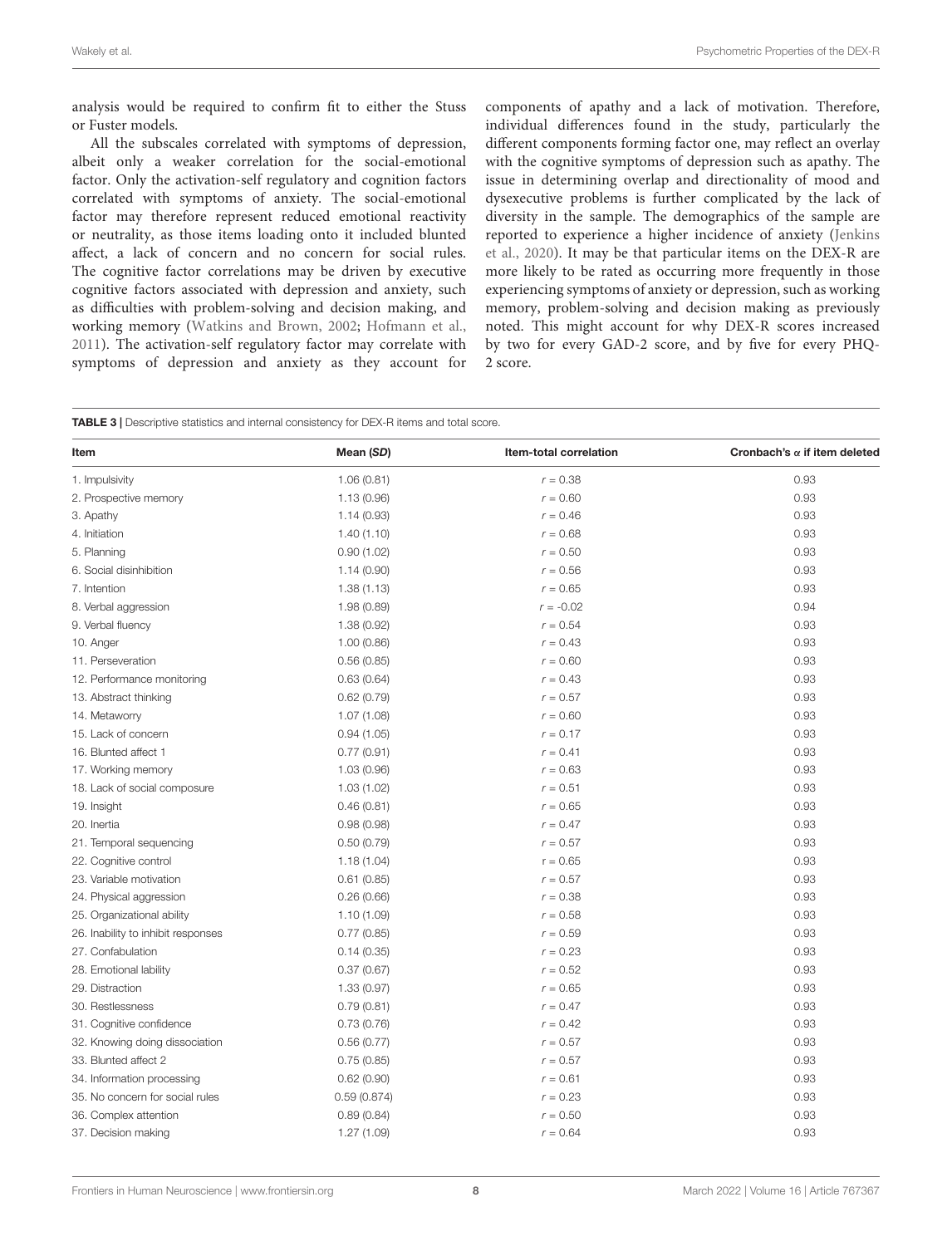The differences in the underlying subscales and subconstructs found in the current study compared with previous findings on the DEX and DEX-R may relate in part to the sample characteristics as it is well understood that executive or frontal type difficulties are noted in a range of neurological, neurodevelopmental and mental health conditions. A comparison of the endorsement of items by different clinical groups through differential item functioning could provide insights into those items more likely endorsed by specific clinical groups.

# Strengths and Limitations

The main limitation of the current study is that of sample size. Although adequate for the reliability and validity statistics, larger samples are typically required for robust Rasch analysis. With regard to validation, we used an existing validated questionnaire which is not necessarily the gold standard, which in clinical studies would usually be a diagnostic measure. A further limitation of the current study is the highly educated and largely white and female sample which significantly limits generalizability. The lack of diversity in the sample poses limitations in terms of clinical extension and applicability of the current findings. Another limitation with sample diversity is that those who are naturally less well organized or less motivated would be less likely to sign up for the study [\(Stuss,](#page-10-10) [2011\)](#page-10-10). Furthermore, the homogeneity of the sample means that it was not possible to investigate individual variation of reported dysexecutive problems relating to education level [\(Foss et al.,](#page-9-14) [2013;](#page-9-14) [Faria et al.,](#page-9-15) [2015\)](#page-9-15). The secondary research question relating to healthy aging was challenging to answer due to the small number of participants over the age of 60. The study would have benefited from including additional demographic questions on demographics, such as occupation and lifestyle (e.g., alcohol consumption and smoking status) as these can contribute to variability in neuropsychological abilities [\(Glass et al.,](#page-9-29) [2009;](#page-9-29) [Fisher et al.,](#page-9-30) [2014\)](#page-9-30).

The use of a survey to administer the rating scales may be influenced by survey bias due to the self-reporting of behavior, cognition and mood. To overcome this, participants were not required to give their personal details and by doing it online it was hoped this would reduce such bias. Given the potential that some aspects of natural variation in frontal or executive skills might impact completion of study tasks, an email reminder was used to prompt and remind participants. It is hoped that this reduced potential bias especially with regard to those completing the 3-week retest task.

Questions relating to health were included as part of the study to allow for monitoring whether clinical factors explained variance in the data, should this have arisen. There was only a small number of such responses, resulting in a predominantly non-clinical sample. However, there were insufficient responses from people declaring a clinical issue meaning comparison between groups was not possible.

# Clinical Implications

The main finding of clinical relevance was the presence of behaviors typically attributed to dysexecutive problems in clinical settings also occurring in a non-clinical sample. The factors in the current study appear to capture emotional processes potentially reflecting emotional regulatory processes [\(Salas et al.,](#page-10-30) [2019\)](#page-10-30). Furthermore, the correlations with depression scores may indicate the measurement of apathy. This individual variation has implications for clinicians in their interpretation of assessment scores, such as an awareness that this natural variation in scores on these items may have been present prior to clinical diagnosis. Clinically it would therefore be helpful to conduct assessment of mood alongside the administration of the DEX-R to aid interpretation.

# Future Research

Future research could consider a comparison of item responses of healthy and clinical groups via differential item functioning. Additional investigation via a Rasch analysis could establish subscales, which may highlight differences between groups such as whether awareness and metacognitive processes are more applicable to those with prefrontal brain injuries. Engaging with participants from different ethnic groups and a range of educational backgrounds would help improve the generalizability of findings. Finally, a larger-scale study with a more diverse sample should look to conduct confirmatory factor analyses in clinical or mixed (clinical and nonclinical) samples to substantiate the Stuss substructure or explore how the DEX-R maps onto other models of frontal functions.

# **CONCLUSION**

The current study supports the psychometric properties of the DEX-R as found in previous research, being both a valid and reliable measure of dysexecutive problems. The number of factors had similarities with two previous studies. There was individual variation in responses, influenced somewhat by mood and age. This may have implications for clinicians in their interpretation of DEX-R scores. Future research could consider comparing the responses of clinical and nonclinical groups.

# DATA AVAILABILITY STATEMENT

The raw data supporting the conclusions of this article will be made available by the authors, without undue reservation.

# ETHICS STATEMENT

The study was approved by the Faculty of Medicine and Health Sciences Research Ethics Committee at the University of East Anglia (UEA), reference number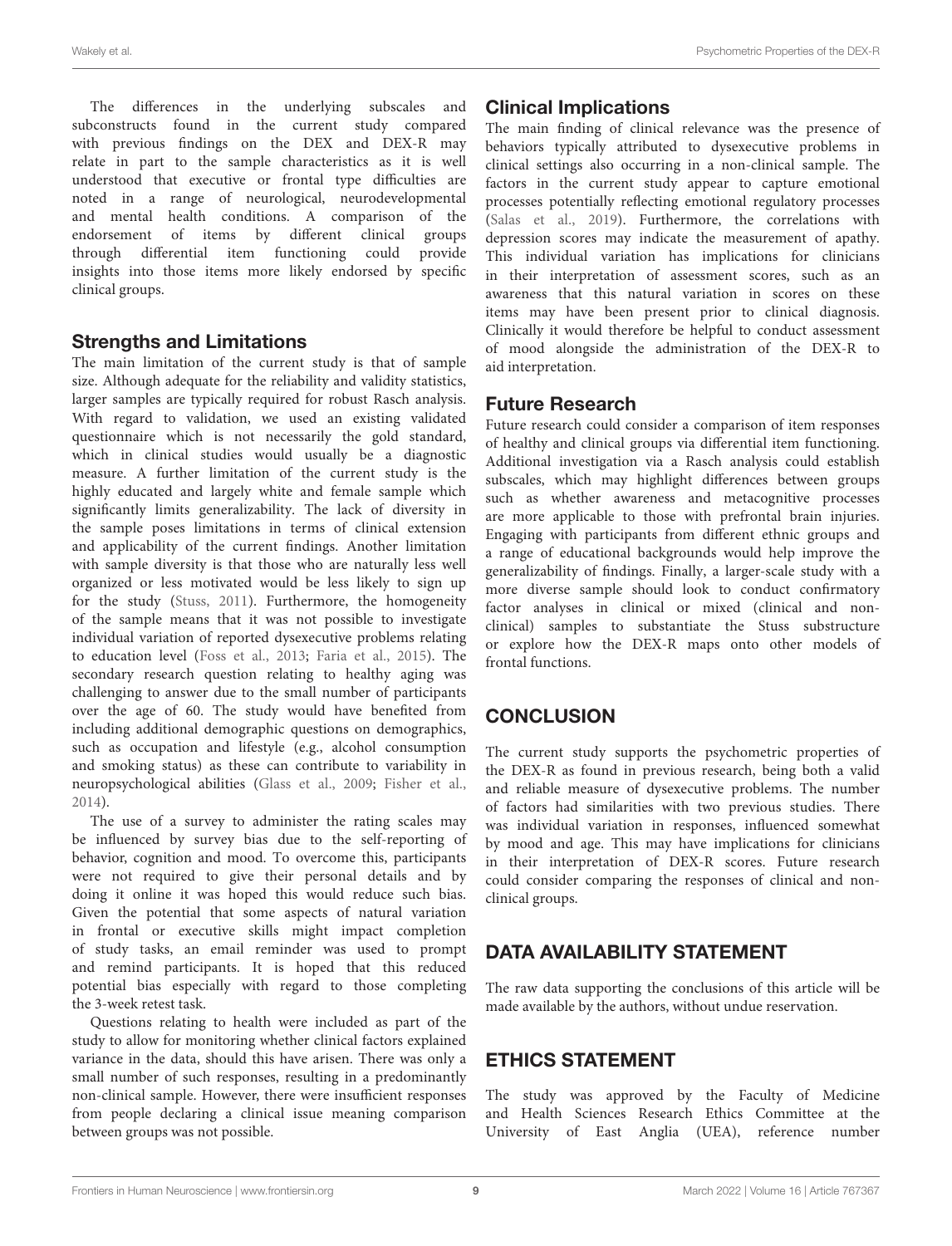201819–032. The patients/participants provided their written informed consent to participate in this study.

# AUTHOR CONTRIBUTIONS

HW completed this research as part of a doctoral thesis, and was supervised by FG and RR. RR also supported part of the analysis phase using R. FG and RR contributed through regular meetings, guidance on analysis, and editing of the manuscript. AB, SS, and JF were involved in the initial discussions of the topic for the manuscript, advice on analysis, and editing. AB supported the Rasch analysis (RUMM). All authors contributed to the article and approved the submitted version.

# **REFERENCES**

- <span id="page-9-22"></span>Andrich, D., Sheridan, B., and Luo, G. (2009). RUMM 2030 (Beta version for Windows) Perth. Ellenbrook: RUMM Laboratory Pty Ltd.
- <span id="page-9-11"></span>Barkley, R. A. (2012). Executive Functions: What They are, How They Work, and Why They Evolved. New York: Guilford Press.
- <span id="page-9-5"></span>Burgess, P. W., Alderman, N., Evans, J., Emslie, H., and Wilson, B. A. (1998). The ecological validity of tests of executive function. J. Int. Neuropsychol. Soc. 4, 547–558. [doi: 10.1017/S1355617798466037](https://doi.org/10.1017/S1355617798466037)
- <span id="page-9-10"></span>Burnett, S., Bird, G., Moll, J., Frith, C., and Blakemore, S. J. (2009). Development during adolescence of the neural processing of social emotion. J. Cogn. Neurosci. 21, 1736–1750. [doi: 10.1162/jocn.2009.21121](https://doi.org/10.1162/jocn.2009.21121)
- <span id="page-9-18"></span>Carvalho, J. O., Ready, R. E., Malloy, P., and Grace, J. (2013). Confirmatory factor analysis of the frontal systems behavior scale (FrSBe). Assessment 20, 632–641. [doi: 10.1177/1073191113492845](https://doi.org/10.1177/1073191113492845)
- <span id="page-9-9"></span>Chan, R. C. (2001). Dysexecutive symptoms among a non-clinical sample: a study with the use of the Dysexecutive questionnaire. Br. J. Psychol. 92, 551–565. [doi: 10.1348/000712601162338](https://doi.org/10.1348/000712601162338)
- <span id="page-9-1"></span>Cicerone, K., Levin, H., Malec, J., Stuss, D., and Whyte, J. (2006). Cognitive rehabilitation interventions for executive function: moving from bench to bedside in patients with traumatic brain injury. J. Cogn. Neurosci. 18, 1212– 1222. [doi: 10.1162/jocn.2006.18.7.1212](https://doi.org/10.1162/jocn.2006.18.7.1212)
- <span id="page-9-12"></span>Coffman, T. P. (2014). Psychometric Properties of the Barkley Deficits in Executive Functioning Scale (BDEFS) in a College Student Population. Tallahassee: Florida State University.
- <span id="page-9-23"></span>Cronbach, L. J. (1951). Coefficient alpha and the internal structure of tests. Psychometrika 16, 297–334. [doi: 10.1016/0020-7489\(93\)90092-9](https://doi.org/10.1016/0020-7489(93)90092-9)
- <span id="page-9-24"></span>Cummings, J. L., Mega, M., Gray, K., Rosenberg-Thompson, S., Carusi, D. A., and Gornbein, J. (1994). The Neuropsychiatric Inventory: comprehensive assessment of psychopathology in dementia. Neurology 44, 2308–2308. [doi:](https://doi.org/10.1212/WNL.44.12.2308) [10.1212/WNL.44.12.2308](https://doi.org/10.1212/WNL.44.12.2308)
- <span id="page-9-4"></span>Damasio, A. R., Tranel, D., and Damasio, H. (1991). "Somatic markers and the guidance of behavior," in Frontal Lobe Function and Dysfunction, eds H. Levin, H. Eisenberg, and A. Benton (New York: Oxford University Press), 217–228.
- <span id="page-9-7"></span>Dimitriadou, M., Michaelides, M. P., Bateman, A., and Constantinidou, F. (2018). Measurement of everyday dysexecutive symptoms in normal aging with the Greek version of the dysexecutive questionnaire-revised. Neuropsychol. Rehabil. 30, 1024–1043. [doi: 10.1080/09602011.2018.1543127](https://doi.org/10.1080/09602011.2018.1543127)
- <span id="page-9-3"></span>Eslinger, P. J., and Damasio, A. R. (1985). Severe disturbance of higher cognition after bilateral frontal lobe ablation patient EVR. Neurology 35, 1731–1731. [doi: 10.1212/WNL.35.12.1731](https://doi.org/10.1212/WNL.35.12.1731)
- <span id="page-9-15"></span>Faria, C. A., Alves, H. V. D., and Charchat-Fichman, H. (2015). The most frequently used tests for assessing executive functions in aging. Dement. Neuropsychol. 9, 149–155. [doi: 10.1590/1980-57642015DN92000009](https://doi.org/10.1590/1980-57642015DN92000009)
- <span id="page-9-27"></span>Faul, F., and Erdfelder, E. (1992). GPOWER: A Priori, Post-hoc, and Compromise Power Analyses for MS-DOS [Computer Program]. Bonn: Bonn University, Department of Psychology.

# ACKNOWLEDGMENTS

We would like to thank all the participants who took part in this research. This research formed part of a thesis project with the University of East Anglia (HW) which can be found on the university digital repository. The university provided a small budget used to purchase copies of the FrSBe. University of Essex (AB) provided funding for publication.

# SUPPLEMENTARY MATERIAL

The Supplementary Material for this article can be found online at: [https://www.frontiersin.org/articles/10.3389/fnhum.](https://www.frontiersin.org/articles/10.3389/fnhum.2022.767367/full#supplementary-material) [2022.767367/full#supplementary-material](https://www.frontiersin.org/articles/10.3389/fnhum.2022.767367/full#supplementary-material)

- <span id="page-9-21"></span>Field, A. (2013). Discovering Statistics Using IBM SPSS Statistics, 4th Edn. England: Sage.
- <span id="page-9-30"></span>Fisher, G. G., Infurna, F. J., Grosch, J., Stachowski, A., Faul, J. D., and Tetrick, L. E. (2014). Mental work demands, retirement, and longitudinal trajectories of cognitive functioning. J. Occup. Health Psychol. 19, 231–242. [doi: 10.1037/](https://doi.org/10.1037/a0035724) [a0035724](https://doi.org/10.1037/a0035724)
- <span id="page-9-14"></span>Foss, M. P., Carvalho, V. A. D., Machado, T. H., Reis, G. C. D., Tumas, V., Caramelli, P., et al. (2013). Mattis Dementia Rating Scale (DRS): normative data for the Brazilian middle-age and elderly populations. Dement. Neuropsychol. 7, 374–379. [doi: 10.1590/S1980-57642013DN74000004](https://doi.org/10.1590/S1980-57642013DN74000004)
- <span id="page-9-8"></span>Fuster, J. M. (2008). The Prefrontal Cortex, 4th Edn. Amsterdam: Elsevier.
- <span id="page-9-13"></span>Gerstorf, D., Siedlecki, K. L., Tucker-Drob, E. M., and Salthouse, T. A. (2008). Executive dysfunctions across adulthood: measurement properties and correlates of the DEX self-report questionnaire. Aging Neuropsychol. Cogn. 15, 424–445. [doi: 10.1080/13825580701640374](https://doi.org/10.1080/13825580701640374)
- <span id="page-9-25"></span>Gioia, G. A., Isquith, P. K., Guy, S. C., and Kenworthy, L. (2000). Test review behavior rating inventory of executive function. Child Neuropsychol. 6, 235– 238. [doi: 10.1076/chin.6.3.235.3152](https://doi.org/10.1076/chin.6.3.235.3152)
- <span id="page-9-29"></span>Glass, J. M., Buu, A., Adams, K. M., Nigg, J. T., Puttler, L. I., Jester, J. M., et al. (2009). Effects of alcoholism severity and smoking on executive neurocognitive function. Addiction 104, 38–48. [doi: 10.1111/j.1360-0443.2008.02415.x](https://doi.org/10.1111/j.1360-0443.2008.02415.x)
- <span id="page-9-16"></span>Grace, J., and Malloy, P. F. (2001). Frontal Systems Behavior Scale (FrSBe): Professional Manual. Lutz: Psychological Assessment Resources, Inc.
- <span id="page-9-17"></span>Grace, J., Stout, J. C., and Malloy, P. F. (1999). Assessing frontal lobe behavioral syndromes with the frontal lobe personality scale. Assessment 6, 269–284. [doi:](https://doi.org/10.1177/107319119900600307) [10.1177/107319119900600307](https://doi.org/10.1177/107319119900600307)
- <span id="page-9-2"></span>Hanks, R. A., Rapport, L. J., Millis, S. R., and Deshpande, S. A. (1999). Measures of executive functioning as predictors of functional ability and social integration in a rehabilitation sample. Arch. Phys. Med. Rehabil. 80, 1030–1037. [doi: 10.1016/](https://doi.org/10.1016/S0003-9993(99)90056-4) [S0003-9993\(99\)90056-4](https://doi.org/10.1016/S0003-9993(99)90056-4)
- <span id="page-9-0"></span>Headway (2018). In Statistics. Available online at: [https://www.headway.org.](https://www.headway.org.uk/about-brain-injury/further-information/statistics/statistics-resources/) [uk/about-brain-injury/further-information/statistics/statistics-resources/](https://www.headway.org.uk/about-brain-injury/further-information/statistics/statistics-resources/) (accessed accessed January, 2020).
- <span id="page-9-19"></span>Hermans, H., van der Pas, F. H., and Evenhuis, H. M. (2011). Instruments assessing anxiety in adults with intellectual disabilities: a systematic review. Res. Dev. Disabil. 32, 861–870. [doi: 10.1016/j.ridd.2011.01.034](https://doi.org/10.1016/j.ridd.2011.01.034)
- <span id="page-9-28"></span>Hofmann, W., Friese, M., Schmeichel, B. J., and Baddeley, A. D. (2011). "Working memory and self-regulation," in Handbook of Self-Regulation: Research, Theory, and Applications, eds K. D. Vohs and R. F. Baumeister (New York: Guilford Press), 204–225.
- <span id="page-9-26"></span>Holst, Y., and Thorell, L. B. (2018). Adult executive functioning inventory (ADEXI): validity, reliability, and relations to ADHD. Int. J. Methods Psychiatr. Res. 27:e1567. [doi: 10.1002/mpr.1567](https://doi.org/10.1002/mpr.1567)
- <span id="page-9-20"></span>Horn, J. L. (1965). A rationale and test for the number of factors in factor analysis. Psychometrika 30, 179–185. [doi: 10.1007/BF02289447](https://doi.org/10.1007/BF02289447)
- <span id="page-9-6"></span>Isquith, P. K., Roth, R. M., and Gioia, G. (2013). Contribution of rating scales to the assessment of executive functions. Appl.